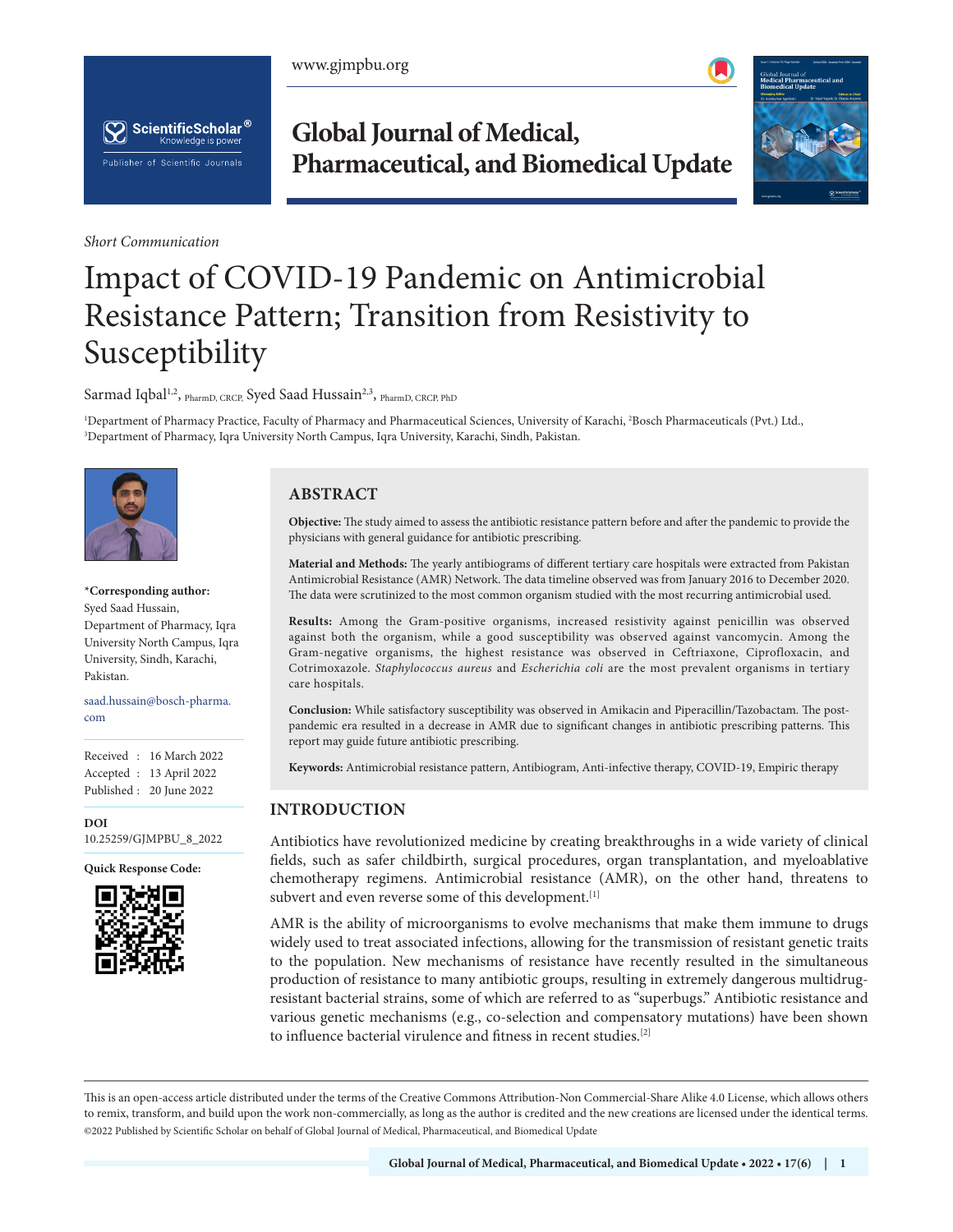In Pakistan, AMR has rendered certain antimicrobial agents inactive against some agents used in empiric therapy. The factors due to AMR in Pakistan are nearly like the rest of the world. Few exceptions include the uncontrolled selfmedication of antibiotics by the general public and noncompliance of patients to complete antimicrobial therapy.[3]

Our study is based on analyzing the antimicrobial susceptibility data of tertiary care hospitals before and after the pandemic to guide the clinicians in their antibiotic prescribing for infectious diseases.

## **MATERIAL AND METHODS**

This retrospective study was based on antibiogram data of different tertiary care hospitals (Civil Hospital, Aga Khan University Hospital, and Jinnah Postgraduate Medical Centre) obtained from Pakistan AMR Network from January 2016 to December 2020.

The antibiogram data obtained are a yearly average of antimicrobial susceptibility, that is, conjugation of the antibiotic sensitivity test conducted over a year. The data observed are qualitative (percentage resistivity or percentage sensitivity) which included the Gram-positive bacteria *Staphylococcus aureus* and *Enterococcus* spp., while Gram-negative organism includes *Escherichia coli*,

*Enterobacter* Spp., *Proteus mirabilis*, *Klebsiella pneumoniae,* and *P. aeruginosa*.

In addition, antimicrobial susceptibility literature survey was conducted using the keywords "Antimicrobial Sensitivity," "Antimicrobial Susceptibility," "Antimicrobial Resistance," "Tertiary care," and "Pakistan" on an online research database such as Google Scholar and PubMed. Most of the publications observed were organism-specific antimicrobial susceptibility or sensitivity reports, while other reports were disease and/or patient conditions specific.[4-9]

The antimicrobials commonly tested in every antibiogram and literature review were tabulated and analyzed. For Gram-positive bacteria, antimicrobials included Oxacillin, Clindamycin, Erythromycin, Vancomycin, and Cotrimoxazole. While for Gram-negative bacteria, Amikacin, Ciprofloxacin, Ceftriaxone, Piperacillin/Tazobactam, and Cotrimoxazole were observed.

The susceptibility reports analyzed on IBM SPSS version 23 included a sample size of 24,523 Gram-positive organisms and 75,145 Gram-negative organisms from different tertiary care hospitals in Karachi between January 2016 and December 2019. The sample size of bacterial isolates is variable among different hospitals. The ethical committee waived off the ethical consideration of this study as this does not directly involve patients or any confidential data.

| Table 1: Antimicrobial resistance %age Resistivity of Gram-positive bacteria pre- and post-pandemic. |                            |                          |                          |                          |          |                          |                                                                                                 |      |      |  |  |  |
|------------------------------------------------------------------------------------------------------|----------------------------|--------------------------|--------------------------|--------------------------|----------|--------------------------|-------------------------------------------------------------------------------------------------|------|------|--|--|--|
|                                                                                                      | Gram-positive<br>organisms |                          |                          |                          |          |                          | Ampicillin Ciprofloxacin Gentamicin Vancomycin Clindamycin Cotrimoxazole Erythromycin Oxacillin |      |      |  |  |  |
| Pre-<br>pandemic                                                                                     | Staphylococcus<br>aureus   | 57                       | 71                       | 49                       | 19.5     | ٠                        |                                                                                                 |      |      |  |  |  |
| Post-<br>pandemic                                                                                    | Staphylococcus<br>aureus   | 50                       | 81                       | 61                       | 17.33    | $\overline{\phantom{a}}$ |                                                                                                 |      |      |  |  |  |
| Pre-<br>pandemic                                                                                     | <i>Enterococcus</i> sp.    | -                        | $\overline{\phantom{0}}$ | $\overline{\phantom{0}}$ | $\Omega$ | 24                       | 19.66                                                                                           | 44.3 | 63.5 |  |  |  |
| Post-<br>pandemic                                                                                    | Enterococcus sp.           | $\overline{\phantom{0}}$ | $\overline{\phantom{0}}$ | $\overline{\phantom{0}}$ | $\Omega$ | 14                       | 21                                                                                              | 57.5 | 80.5 |  |  |  |

**Table 2:** Antimicrobial resistance %age Resistivity of Gram-negative bacteria pre- and post-pandemic.

|                                                                                                                                 | Gram-negative organism | Amikacin | Ceftriaxone |       | Ciproloxacin Cotrimoxazole | Piperacillin/Tazobactam |  |  |
|---------------------------------------------------------------------------------------------------------------------------------|------------------------|----------|-------------|-------|----------------------------|-------------------------|--|--|
| Pre-pandemic                                                                                                                    | E. coli                | 20.5     | 84          | 74.5  | 74                         | 35.5                    |  |  |
| Post-pandemic                                                                                                                   | E. coli                | 12       | 78.66       | 76    | 66.5                       | 31                      |  |  |
| Pre-pandemic                                                                                                                    | K. pneumoniae          | 34.5     | 81          | 70.5  | 66                         | 46                      |  |  |
| Post-pandemic                                                                                                                   | K. pneumoniae          | 28       | 66.33       | 59.33 | 48                         | 54                      |  |  |
| Pre-pandemic                                                                                                                    | Enterobacter sp.       | 28       | 72          | 62.75 | 59.3                       | 38                      |  |  |
| Post-pandemic                                                                                                                   | Enterobacter sp.       | 21       | 60.33       | 54.33 | 39                         | 31.33                   |  |  |
| Pre-pandemic                                                                                                                    | P. mirabilis           | 26       | 81          | 59.5  | 66                         | 8.66                    |  |  |
| Post-pandemic                                                                                                                   | P. mirabilis           | 27.3     | 49.33       | 59.33 | 61                         | 9.66                    |  |  |
| Pre-pandemic                                                                                                                    | K. pneumoniae          | 20.5     |             | 33    |                            | 15.5                    |  |  |
| Post-pandemic                                                                                                                   | K. pneumoniae          | 19.6     |             | 31.66 |                            | 21.6                    |  |  |
| E coli: Escherichia coli K pneumonia: Klebsiella pneumonia. P mirabilis: Proteus mirabilis. K pneumoniae: Klebsiella pneumoniae |                        |          |             |       |                            |                         |  |  |

*E. coli: Escherichia coli, K. pneumonia: Klebsiella pneumonia, P. mirabilis: Proteus mirabilis, K. pneumoniae: Klebsiella pneumoniae*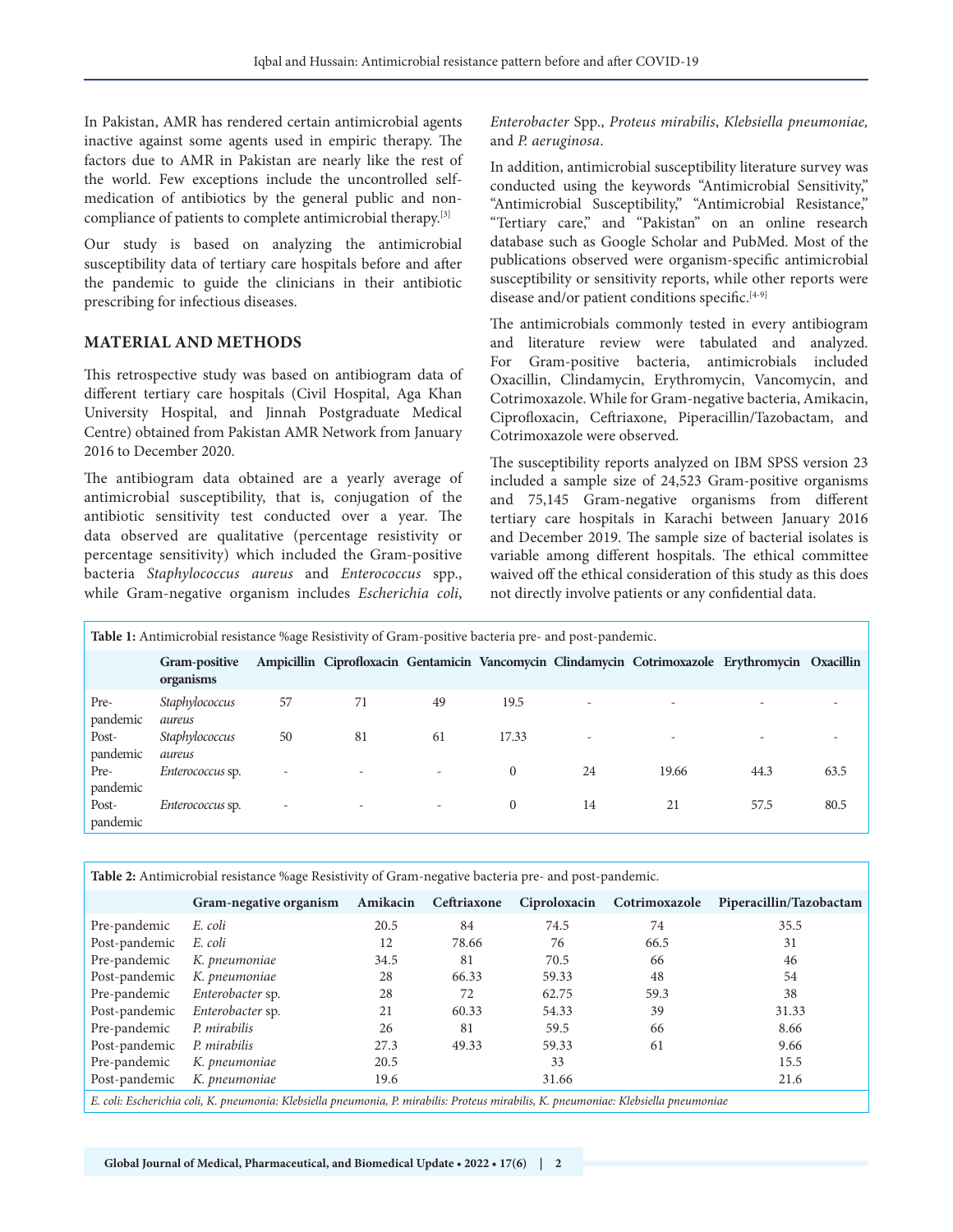#### **RESULTS**

Among the Gram-positive organisms, *S. aureus* showed a decrease in resistance against Oxacillin and Erythromycin after the COVID pandemic while showing an increase in resistance of 37.17% and 13.5% for Oxacillin and Erythromycin from 2016 to 2019, respectively. Vancomycin showed negligible resistance against *S. aureus* while clindamycin showed an increase in resistance after the pandemic from 14% to 24%. The resistivity of Cotrimoxazole was considerably unaffected by the pandemic [Table 1]. In the case of *Enterococcus* spp., Ampicillin, Gentamicin, and Ciprofloxacin showed an increasing pattern of resistance from 2016 to 2019. After the pandemic, only the resistance of Ampicillin was decreased while Ciprofloxacin and Gentamicin were decreased to 81% and 61%, respectively. The resistance against Vancomycin was variable throughout the years and only decreased to 17.33% after the pandemic [Figure 1].

Against the Gram-negative organisms, Ceftriaxone showed the highest resistivity against *E. coli*, *Enterobacter* spp., *K. pneumoniae,* and *P. mirabilis* with the highest resistivity reported against *E. coli* with a 12.32% increase in resistance between 2016 and 2019. Ceftriaxone showed the highest resistance in 2019 against the mentioned organism which substantially decreased after the advent of the COVID pandemic in 2020 [Figure 2]. Ciprofloxacin showed an increase in resistance against *E. coli* with no change in resistivity after the pandemic. While a decrease in resistivity was observed against *Enterobacte*r Spp. and *K. pneumonia*e against all tested antibitics after the COVID pandemic. Resistance of Ciprofloxacin against *P. mirabilis* was increased by 14.6% from 2016 to 2019 and was unaffected by the spread of COVID-19 in 2020.

Cotrimoxazole showed a decreasing pattern of resistance after the pandemic against *E. coli*, *Enterobacter* spp., *K. pneumoniae,* and *P. mirabilis* with the highest resistance against *E. coli*, 66% in 2020. Resistance to Cotrimoxazole was increased in all said organisms from 2016 to 2019 but showed a decrease in resistance after the COVID pandemic in 2020. Piperacillin/Tazobactam followed by Amikacin showed the least resistance against the Gram-negative organism with the highest resistance against *K. pneumoniae* and *Enterobacter*. Both drugs showed a decrease in resistance after the pandemic against *E. coli*, *Enterobacter* spp., and *K. pneumoniae*. *P. aeruginosa* showed the lowest and most variable resistance against Ciprofloxacin, Piperacillin/ Tazobactam, and Amikacin [Table 2].

After the pandemic in December 2019, the antibiotic resistance of most antibiotics was reduced which included Oxacillin, Erythromycin, Cotrimoxazole, Ampicillin, Vancomycin for Gram-positive organisms, and Ceftriaxone, Ciprofloxacin, Cotrimoxazole, and Piperacillin/Tazobactam for Gram-negative organisms.

#### **DISCUSSION**

In this study, retrospective antimicrobial susceptibility data are analyzed from different tertiary care hospitals in Pakistan over a timeline from 2016 to 2020. This is the first comprehensive report to predict the resistivity pattern of the most common Gram-positive and Gram-negative bacteria observed in the locality. Gram-negative isolates were more prevalent compared to Gram-positive isolates. Among the Gram-negative isolates, *E. coli* and Gram-positive isolates, *S. aureus* predominates in their respective group.

According to a study conducted by Khan *et al*.<sup>[10]</sup> regarding most commonly prescribed antibiotics for in-patients, Cephalosporins (Ceftriaxone and Cefoperazone), Quinolone (Ciprofloxacin and Moxifloxacin), Metronidazole, Penicillin (Ampicillin), Penicillin + Enzyme inhibitors (Coamoxiclav



**Figure 1:** Antimicrobial resistance pattern for Gram-positive organism.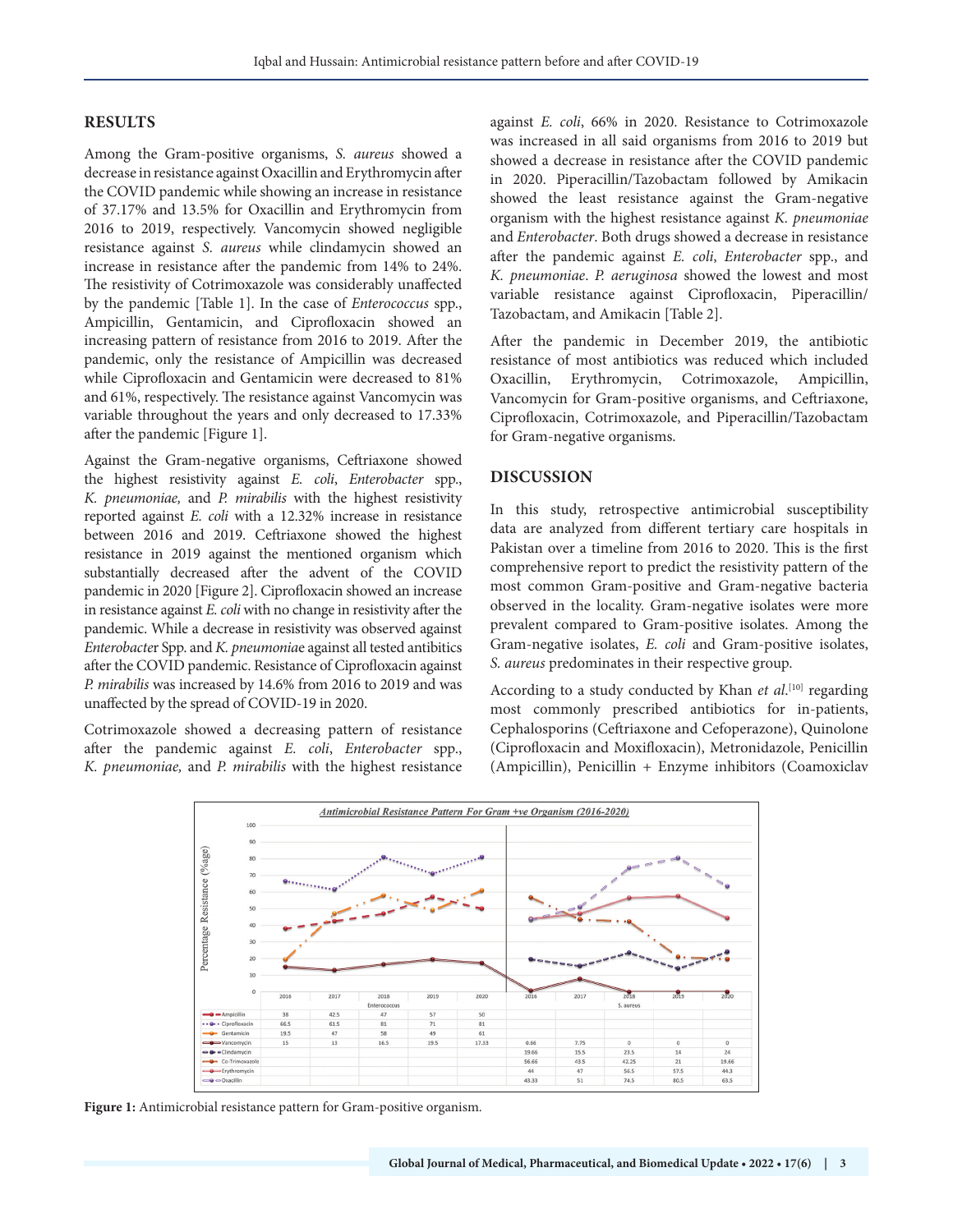

**Figure 2:** Antimicrobial resistance pattern for Gram-negative organism.

and Piperacillin/Tazobactam), Aminoglycosides (Amikacin), and Glycopeptide antibiotics (Vancomycin) are generally utilized antibiotics in tertiary care hospitals. Among these antibiotics, the agents being tested for antimicrobial susceptibility testing are Oxacillin, Clindamycin, Erythromycin, Cotrimoxazole, Vancomycin, Ampicillin, Ciprofloxacin, and Gentamicin for Gram-positive organisms which establishes the fact that this study can be the basis of guidelines for empiric therapy against infectious organisms.

The pathogen *S. aureus* has been identified as a significant pathogen linked to inpatient and community infections.<sup>[11]</sup> The resistivity pattern of *S. aureus* for Oxacillin indicated a critical increase in resistance infers to the prevalence of Methicillin-resistant Staphylococcus aureus strains of the organism which may render penicillin ineffective for empiric therapy in infectious diseases. A significant decrease in resistance toward Cotrimoxazole may contribute to less frequent prescribing as empiric therapy, which led to desensitization to the agent. Over 5 years, Clindamycin and Vancomycin showed no considerable variation in resistance.

Among the Gram-negative organisms, a substantial increase in resistivity pattern toward Ceftriaxone, Ciprofloxacin, and Cotrimoxazole is observed. This may provide a signal to the prescribing physician not to use these agents for empiric therapy against suspected infection as it may escalate the resistance of these agents. This will render these agents ineffective soon for treating any infectious disease.

According to the American College of Clinical Pharmacy; Ceftriaxone, Cotrimoxazole, and Ciprofloxacin are recommended in UTIs caused by *E. coli*. [12] Our study has shown a mean resistance of 77%, 70%, and 72%, respectively, for these antimicrobials suggestive of controlled use of these agents empirically UTIs. Amikacin and Piperacillin/

Tazobactam remain a more efficacious choices of the drug for treating UTIs due to their lower resistivity.

*K. pneumoniae* is associated with diseases such as community-acquired pneumonia, UTI, and nosocomial infections.[13] According to the guidelines, Ciprofloxacin monotherapy, Ceftriaxone, and Cotrimoxazole are useful for treating such infections. Our study suggests an increase in resistance toward these agents which may render the treatment strategy ineffective. Aminoglycosides (Amikacin) or Penicillin/enzyme-inhibitor complex (Cotrimoxazole) have shown greater sensitivity and are recommended for the treatment of such conditions.

*P. mirabilis* is common among Gram-negative causes of bacteremia with the most cases secondary to UTI and often associated with urinary catheters. Quinolone, Cephalosporin, and Cotrimoxazole are generally recommended for empiric therapy for Proteus suspected UTI.<sup>[14]</sup> The antibiogram data suggested an elevation in resistance toward these agents over the 4 years. Piperacillin/Tazobactam and amikacin remain the least resistant agents against such organisms.

*P. aeruginosa* showed no change in resistivity pattern over the years toward the tested antibiotics. On the other hand, *Enterobacter* showed a significant increase in resistance pattern over the years toward Piperacillin/Tazobactam, Ciprofloxacin, and Amikacin with the highest resistance observed in Ceftriaxone.

With the outbreak of coronavirus starting in February in Karachi, antibiotic prescribing patterns were shifted from traditional empiric therapy protocols. According to Akhtar *et al*., the azithromycin prescription rate was 88.6% followed by Ceftriaxone at 23.6% and Cefixime at 0.5% for the year 2020.<sup>[15]</sup> The spike in usage of azithromycin due to its role in COVID-19 in some preliminary trials resulted in an overall decrease in AMR of other antibiotics. A similar